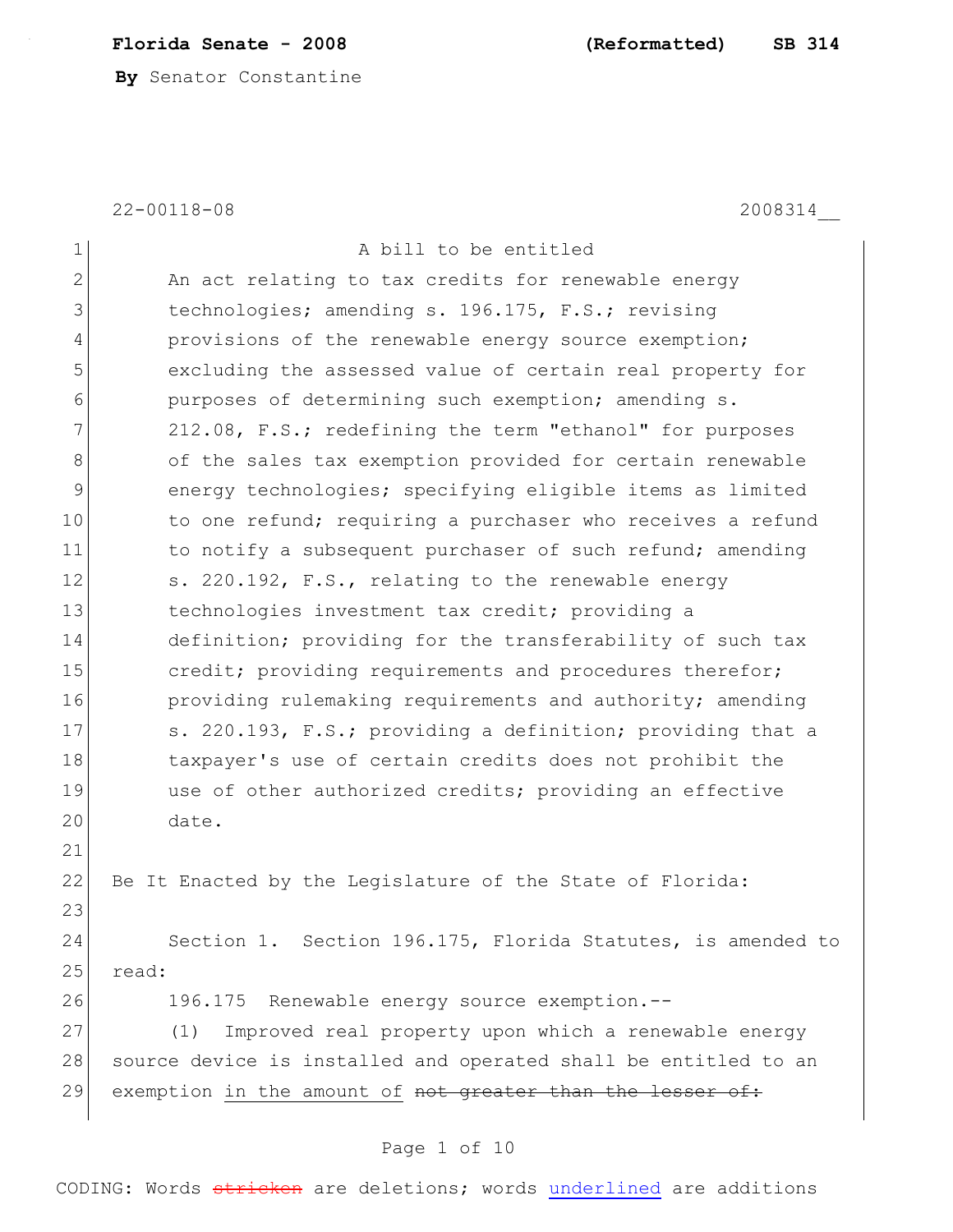$30$  (a) The assessed value of such real property less any other 31 exemptions applicable under this chapter;  $32$  (b) the original cost of the device, including the 33 installation cost thereof, but excluding the cost of replacing 34 previously existing property removed or improved in the course of 35 such installation<del>; or</del> 36 (c) Eight percent of the assessed value of such property 37 immediately following installation. 38 (2) The exempt amount authorized under subsection (1) 39 shall: 40 (a) Apply in full if the device was installed and operative 41 throughout the 12-month period preceding January 1 of the year of 42 application for the  $\frac{1}{2}$  exemption; and. 43 (b) Be reduced proportionately if the device was operative 44 for a portion of that period, the exempt amount authorized under 45 this section shall be reduced proportionally. 46 (3) It shall be the responsibility of The applicant for an 47 exemption under pursuant to this section shall to demonstrate 48 affirmatively to the satisfaction of the property appraiser that 49 he or she meets the requirements for exemption under this section 50 and that the original cost pursuant to paragraph  $(1)$  (b) and the 51 period for which the device was operative, as indicated on the 52 exemption application, are correct. 53 (4) An No exemption that is otherwise authorized under 54 pursuant to this section may not shall be granted for: 55 (a) A period of more than 10 years; or. No exemption shall 56 be granted with respect to 57 (b) A renewable energy source device devices installed 58| before July 1, 2008 <del>January 1, 1980, or after December 31, 1990</del>.

# Page 2 of 10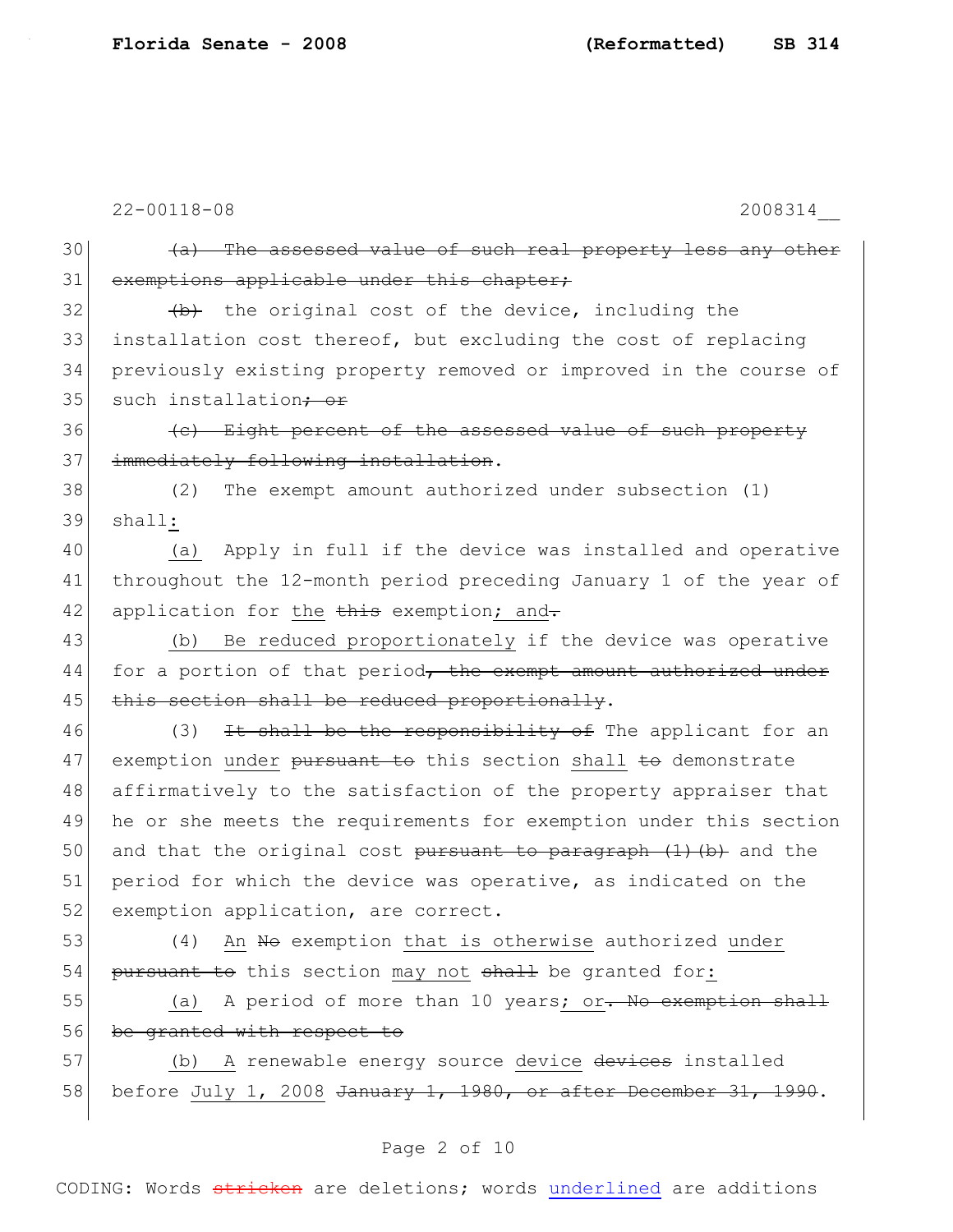59 Section 2. Paragraph (ccc) of subsection (7) of section 60 212.08, Florida Statutes, is amended to read:

61 212.08 Sales, rental, use, consumption, distribution, and 62 storage tax; specified exemptions.--The sale at retail, the 63 rental, the use, the consumption, the distribution, and the 64 storage to be used or consumed in this state of the following are 65 hereby specifically exempt from the tax imposed by this chapter.

66 (7) MISCELLANEOUS EXEMPTIONS.--Exemptions provided to any 67 entity by this chapter do not inure to any transaction that is 68 otherwise taxable under this chapter when payment is made by a 69 representative or employee of the entity by any means, including, 70 but not limited to, cash, check, or credit card, even when that 71 representative or employee is subsequently reimbursed by the 72 entity. In addition, exemptions provided to any entity by this 73 subsection do not inure to any transaction that is otherwise 74 taxable under this chapter unless the entity has obtained a sales 75 tax exemption certificate from the department or the entity 76 obtains or provides other documentation as required by the 77 department. Eligible purchases or leases made with such a 78 certificate must be in strict compliance with this subsection and 79 departmental rules, and any person who makes an exempt purchase 80 with a certificate that is not in strict compliance with this 81 subsection and the rules is liable for and shall pay the tax. The 82 department may adopt rules to administer this subsection.

83 (ccc) Equipment, machinery, and other materials for 84 renewable energy technologies.--

- 
- 85 1. As used in this paragraph, the term:

86 a. "Biodiesel" means the mono-alkyl esters of long-chain 87 fatty acids derived from plant or animal matter for use as a

# Page 3 of 10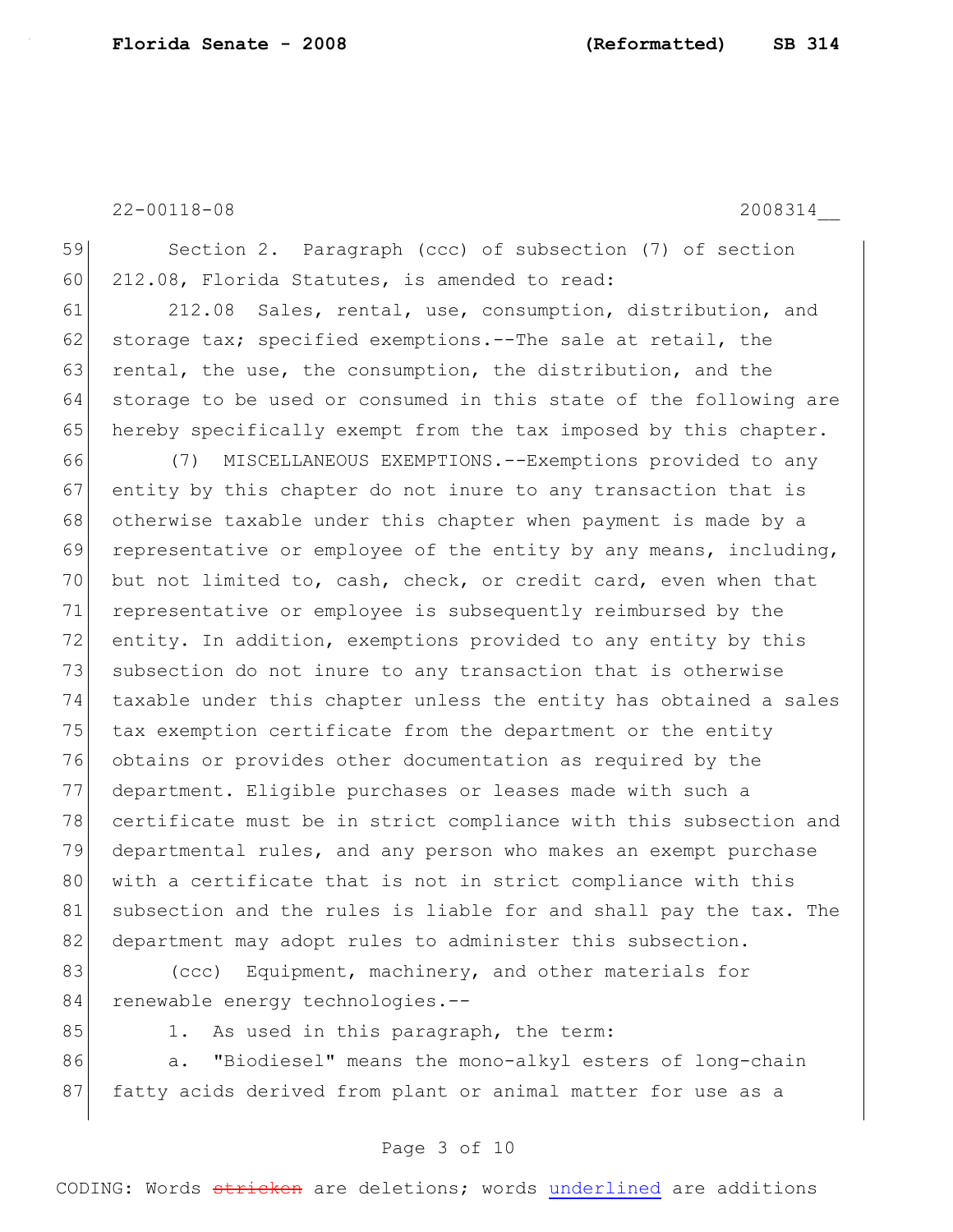88 source of energy and meeting the specifications for biodiesel and 89 biodiesel blends with petroleum products as adopted by the 90 Department of Agriculture and Consumer Services. Biodiesel may 91 refer to biodiesel blends designated BXX, where XX represents the 92 volume percentage of biodiesel fuel in the blend.

93 b. "Ethanol" means an <del>nominally</del> anhydrous denatured alcohol 94 produced by the conversion of carbohydrates formentation of plant 95 sugars meeting the specifications for fuel ethanol and fuel 96 ethanol blends with petroleum products as adopted by the 97 Department of Agriculture and Consumer Services. Ethanol may 98 refer to fuel ethanol blends designated EXX, where XX represents 99 the volume percentage of fuel ethanol in the blend.

100 c. "Hydrogen fuel cells" means equipment using hydrogen or 101 a hydrogen-rich fuel in an electrochemical process to generate 102 energy, electricity, or the transfer of heat.

103 2. The sale or use of the following in the state is exempt 104 from the tax imposed by this chapter:

105 a. Hydrogen-powered vehicles, materials incorporated into 106 hydrogen-powered vehicles, and hydrogen-fueling stations, up to a 107 limit of \$2 million in tax each state fiscal year for all 108 taxpayers.

109 b. Commercial stationary hydrogen fuel cells, up to a limit 110 of \$1 million in tax each state fiscal year for all taxpayers.

 c. Materials used in the distribution of biodiesel (B10- 112 B100) and ethanol (E10-E100), including fueling infrastructure, transportation, and storage, up to a limit of \$1 million in tax each state fiscal year for all taxpayers. Gasoline fueling station pump retrofits for ethanol (E10-E100) distribution qualify for the exemption provided in this sub-subparagraph.

## Page 4 of 10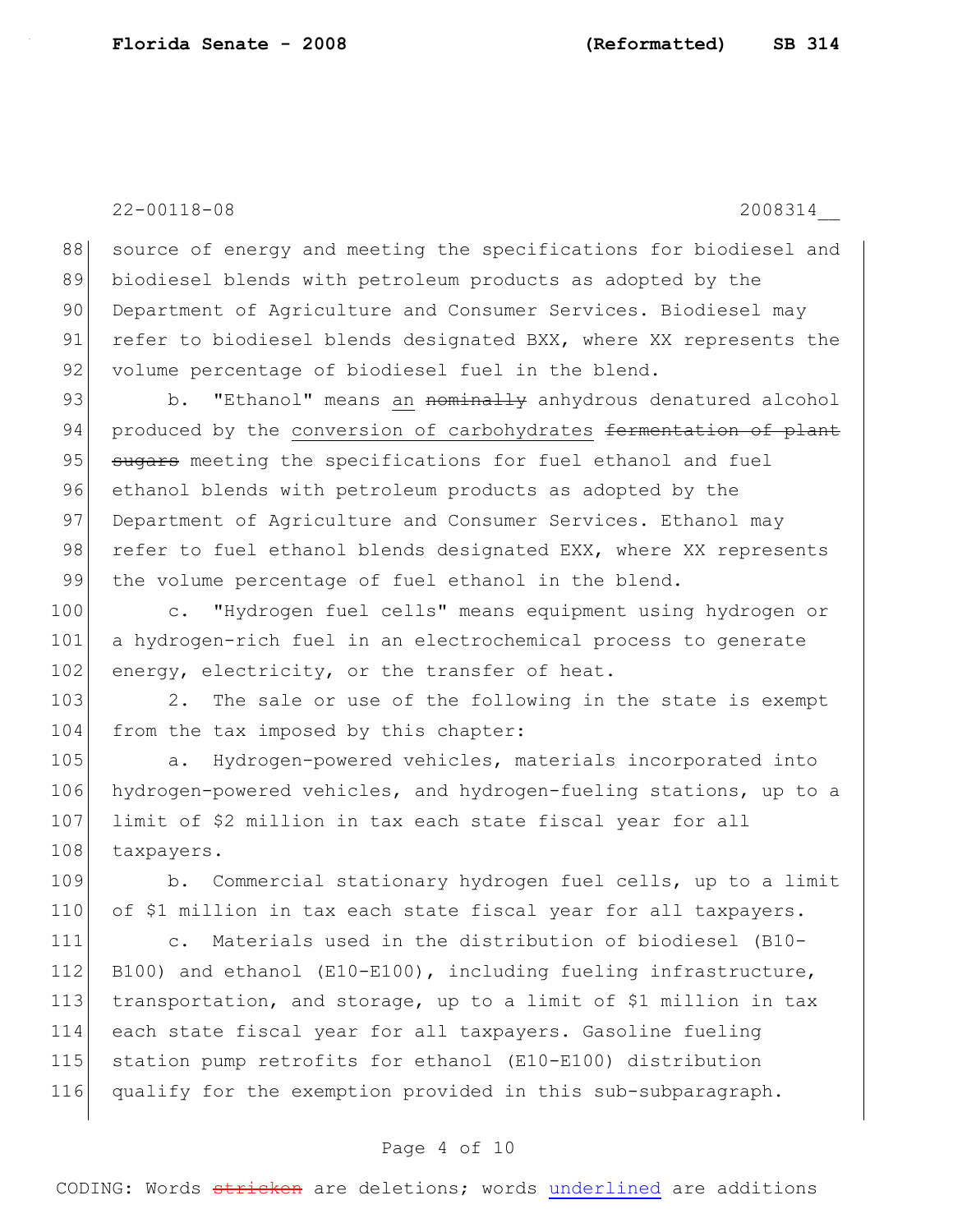117 3. The Department of Environmental Protection shall provide 118 to the department a list of items eligible for the exemption 119 provided in this paragraph.

 4.a. The exemption provided in this paragraph shall be available to a purchaser only through a refund of previously paid taxes. Only one purchase of an eligible item is eligible for a 123 refund. A purchaser who has received a refund on an eligible item must notify any subsequent purchaser of the item that the item is 125 no longer eligible for a refund of tax paid. This notification must be provided to the purchaser on the sales invoice or other 127 proof of purchase.

128 b. To be eligible to receive the exemption provided in this 129 paragraph, a purchaser shall file an application with the 130 Department of Environmental Protection. The application shall be 131 developed by the Department of Environmental Protection, in 132 consultation with the department, and shall require:

133 (I) The name and address of the person claiming the refund. 134 (II) A specific description of the purchase for which a 135 refund is sought, including, when applicable, a serial number or 136 other permanent identification number.

137 (III) The sales invoice or other proof of purchase showing 138 the amount of sales tax paid, the date of purchase, and the name 139 and address of the sales tax dealer from whom the property was 140 purchased.

141 (IV) A sworn statement that the information provided is 142 accurate and that the requirements of this paragraph have been 143 met.

144 c. Within 30 days after receipt of an application, the 145 Department of Environmental Protection shall review the

# Page 5 of 10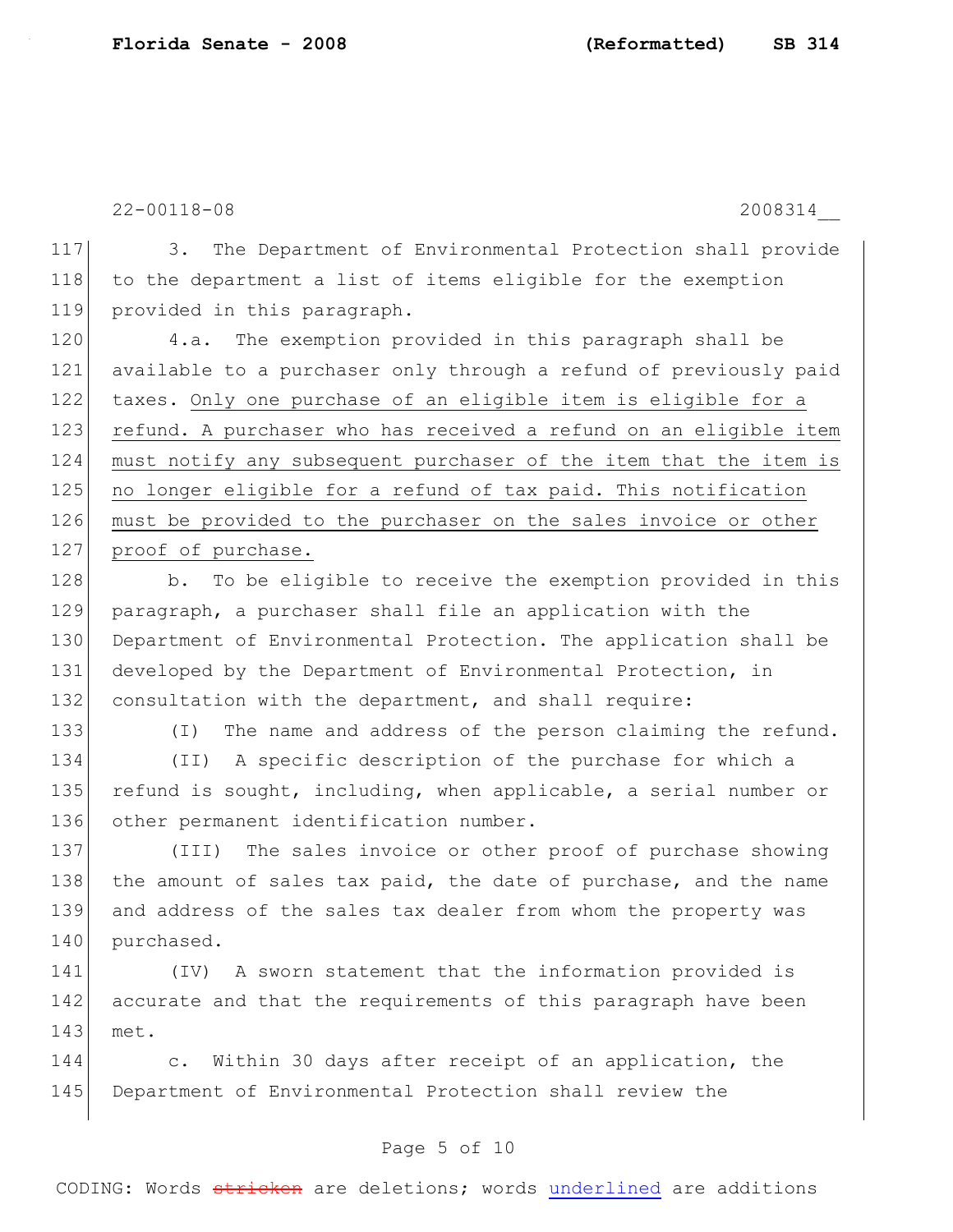146 application and shall notify the applicant of any deficiencies. 147 Upon receipt of a completed application, the Department of 148 Environmental Protection shall evaluate the application for 149 exemption and issue a written certification that the applicant is 150 eligible for a refund or issue a written denial of such 151 certification within 60 days after receipt of the application. 152 The Department of Environmental Protection shall provide the 153 department with a copy of each certification issued upon approval 154 of an application.

 d. Each certified applicant shall be responsible for forwarding a certified copy of the application and copies of all required documentation to the department within 6 months after 158 certification by the Department of Environmental Protection.

159 e. The provisions of s. 212.095 do not apply to any refund 160 application made pursuant to this paragraph. A refund approved 161 under pursuant to this paragraph shall be made within 30 days 162 after formal approval by the department.

163 f. The department may adopt all rules pursuant to ss. 120.536(1) and 120.54 to administer this paragraph, including rules establishing forms and procedures for claiming this exemption.

167 g. The Department of Environmental Protection shall ensure 168 be responsible for ensuring that the total amounts of the 169 exemptions authorized do not exceed the limits as specified in 170 subparagraph 2.

171 5. The Department of Environmental Protection shall 172 determine and publish on a regular basis the amount of sales tax 173 funds remaining in each fiscal year.

174 6. This paragraph expires July 1, 2010.

# Page 6 of 10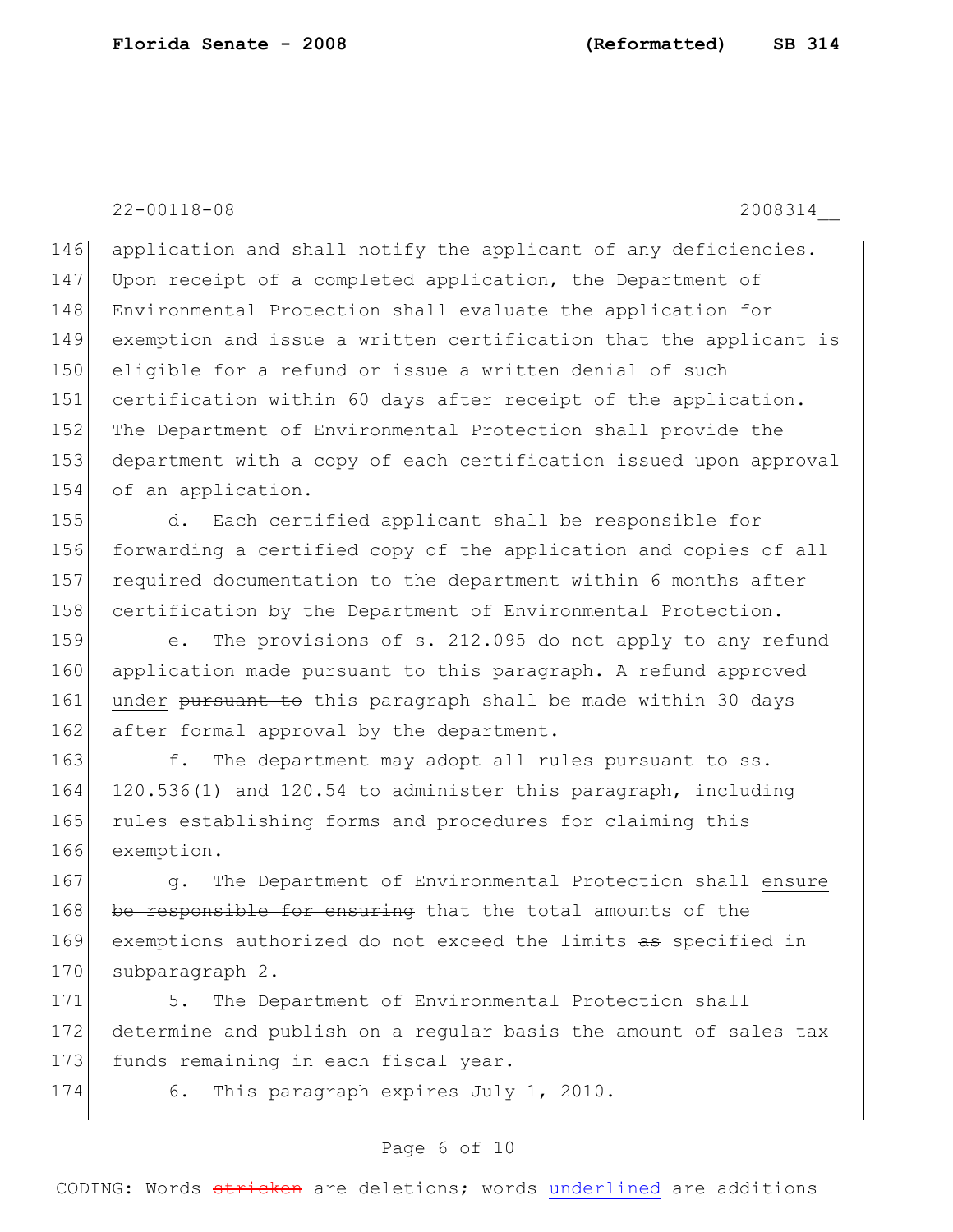175 Section 3. Subsection (1) of section 220.192, Florida 176 Statutes, is amended, present subsection (6) is renumbered as 177 subsection (7) and amended, present subsection (7) is renumbered 178 as subsection (8), and a new subsection (6) is added to that 179 section, to read:

180 220.192 Renewable energy technologies investment tax 181 credit.--

182 (1) DEFINITIONS.--For purposes of this section, the term:

183 (a) "Biodiesel" means biodiesel as defined in s.

184 212.08(7)(ccc).

185 (b) "Corporation" means a general partnership, limited 186 partnership, limited liability company, unincorporated business, 187 or other business entity in which a taxpayer owns an interest and 188 which is taxed as a partnership or is disregarded as a separate 189 entity from the taxpayer for tax purposes.

190  $(c)$   $(b)$  "Eligible costs" means:

191 1. Seventy-five percent of all capital costs, operation and 192 maintenance costs, and research and development costs incurred 193 between July 1, 2006, and June 30, 2010, up to a limit of  $$3$ 194 million per state fiscal year for all taxpayers, in connection 195 with an investment in hydrogen-powered vehicles and hydrogen 196 vehicle fueling stations in the state, including, but not limited 197 to, the costs of constructing, installing, and equipping such 198 technologies in the state.

199 2. Seventy-five percent of all capital costs, operation and 200 maintenance costs, and research and development costs incurred 201 between July 1, 2006, and June 30, 2010, up to a limit of \$1.5 202 million per state fiscal year for all taxpayers, and limited to a 203 maximum of \$12,000 per fuel cell, in connection with an

# Page 7 of 10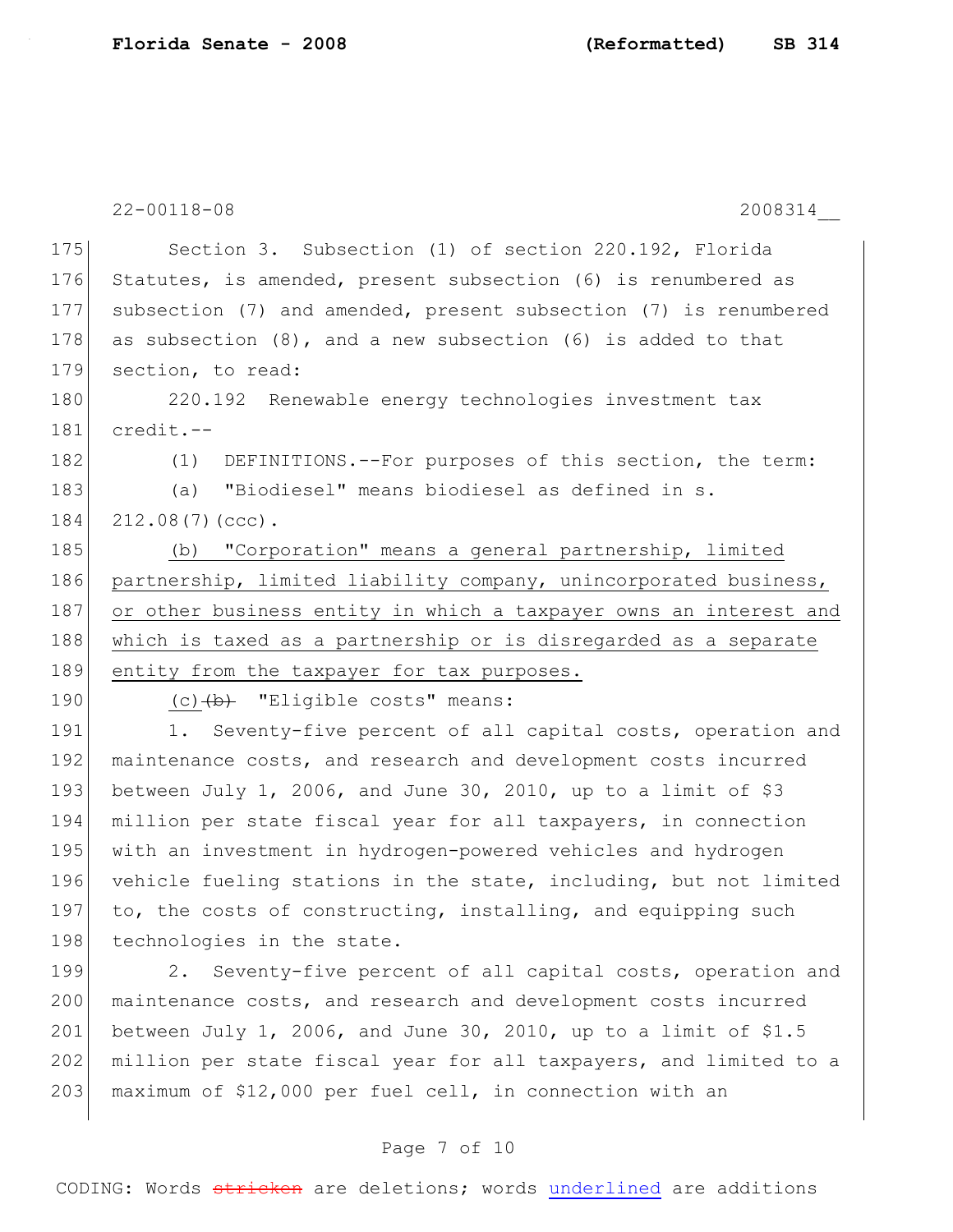204 investment in commercial stationary hydrogen fuel cells in the 205 state, including, but not limited to, the costs of constructing, 206 installing, and equipping such technologies in the state.

207 3. Seventy-five percent of all capital costs, operation and 208 maintenance costs, and research and development costs incurred between July 1, 2006, and June 30, 2010, up to a limit of \$6.5 million per state fiscal year for all taxpayers, in connection with an investment in the production, storage, and distribution of biodiesel (B10-B100) and ethanol (E10-E100) in the state, including the costs of constructing, installing, and equipping such technologies in the state. Gasoline fueling station pump retrofits for ethanol (E10-E100) distribution qualify as an 216 eligible cost under this subparagraph.

217 (d)  $\left(e\right)$  "Ethanol" means ethanol as defined in s.  $218$   $212.08(7)(ccc)$ .

219  $(e)$   $(d)$  "Hydrogen fuel cell" means hydrogen fuel cell as 220 defined in s. 212.08(7)(ccc).

221 (6) TRANSFERABILITY OF CREDIT.--

222 (a) Any corporation or subsequent transferee allowed a tax 223 credit under this section may transfer the credit, in whole or in 224 part, to any taxpayer by written agreement without transferring 225 any ownership interest in the property generating the credit or 226 any interest in the entity owning such property. The transferee 227 is entitled to apply the credits against the tax with the same 228 effect as if the transferee had incurred the eligible costs.

229 (b) To perfect the transfer, the transferor shall provide 230 the department with a written transfer statement notifying the 231 department of the transferor's intent to transfer the tax credits 232 to the transferee; the date the transfer is effective; the

### Page 8 of 10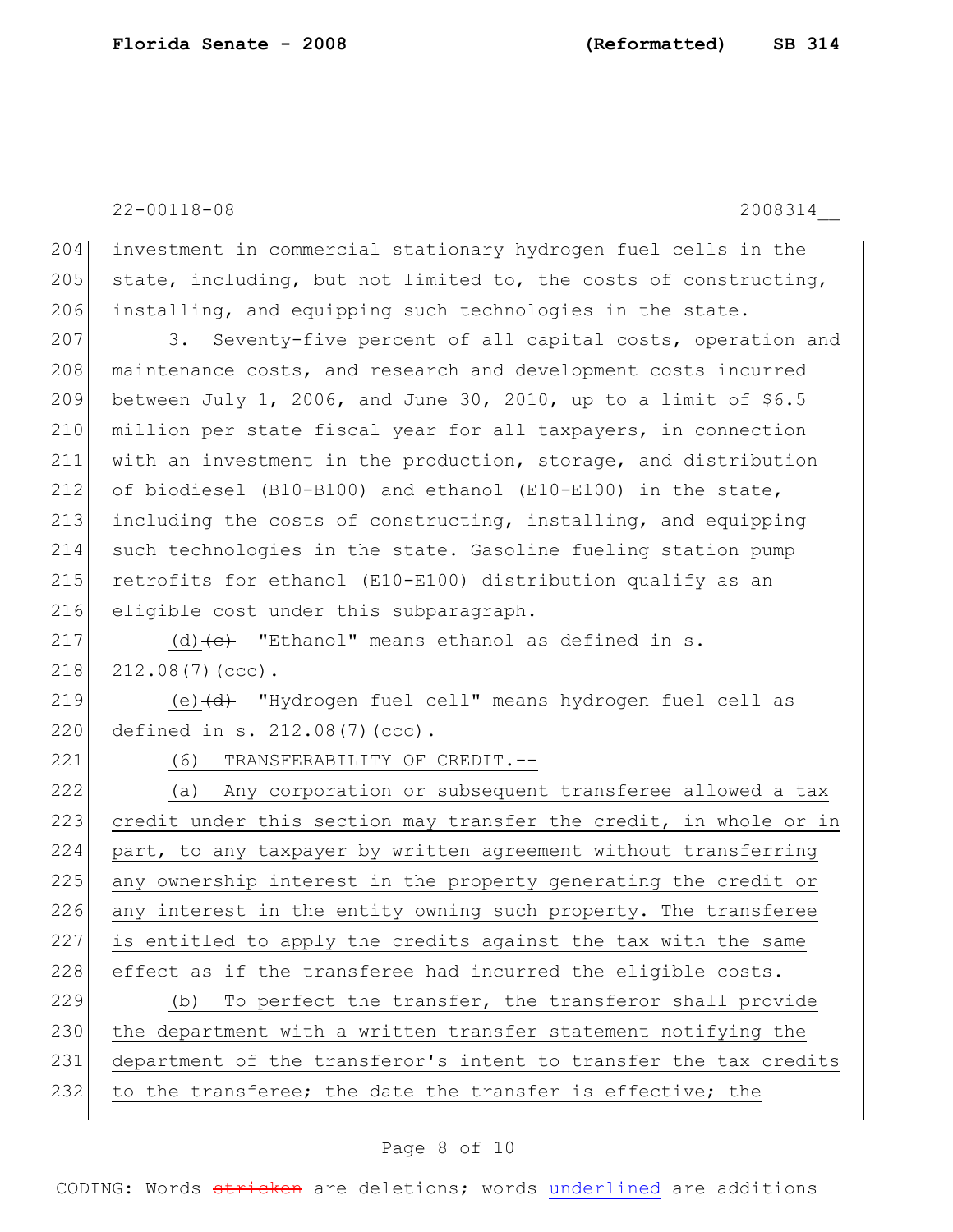233 transferee's name, address, and federal taxpayer identification 234 number; the tax period; and the amount of tax credits to be 235 transferred. The department shall, upon receipt of a transfer 236 statement conforming to the requirements of this paragraph, 237 provide the transferee with a certificate reflecting the tax 238 credit amounts transferred. A copy of the certificate must be 239 attached to each tax return for which the transferee seeks to 240 apply such tax credits. 241 (c) A tax credit authorized under this section which is 242 held by a corporation and not transferred under this subsection 243 must be passed through for application against the taxes of the 244 corporation's partners, members, or owners in the manner agreed 245 to by the partners, members, or owners and without regard to the 246 availability to the partners, members, or owners of any portion 247 of the federal energy tax credit for the eligible costs. 248  $(7)$   $(6)$  RULES.--The Department of Revenue may shall have the 249  $\overline{a}$  authority to adopt rules pursuant to ss. 120.536(1) and 120.54 to 250 administer this section, including rules relating to: 251 (a) The forms required to claim a tax credit under this 252 section, the requirements and basis for establishing an 253 entitlement to a credit, and the examination and audit procedures 254 required to administer this section. 255 (b) The transfer of a tax credit, including forms, 256 reporting requirements, specific procedures, guidelines, and 257 requirements necessary to transfer a tax credit. 258 (c) The pass through of a tax credit to the partner, 259 member, or owner of a corporation, including forms, reporting 260 requirements, specific procedures, quidelines, and requirements 261 necessary for such a pass through.

# Page 9 of 10